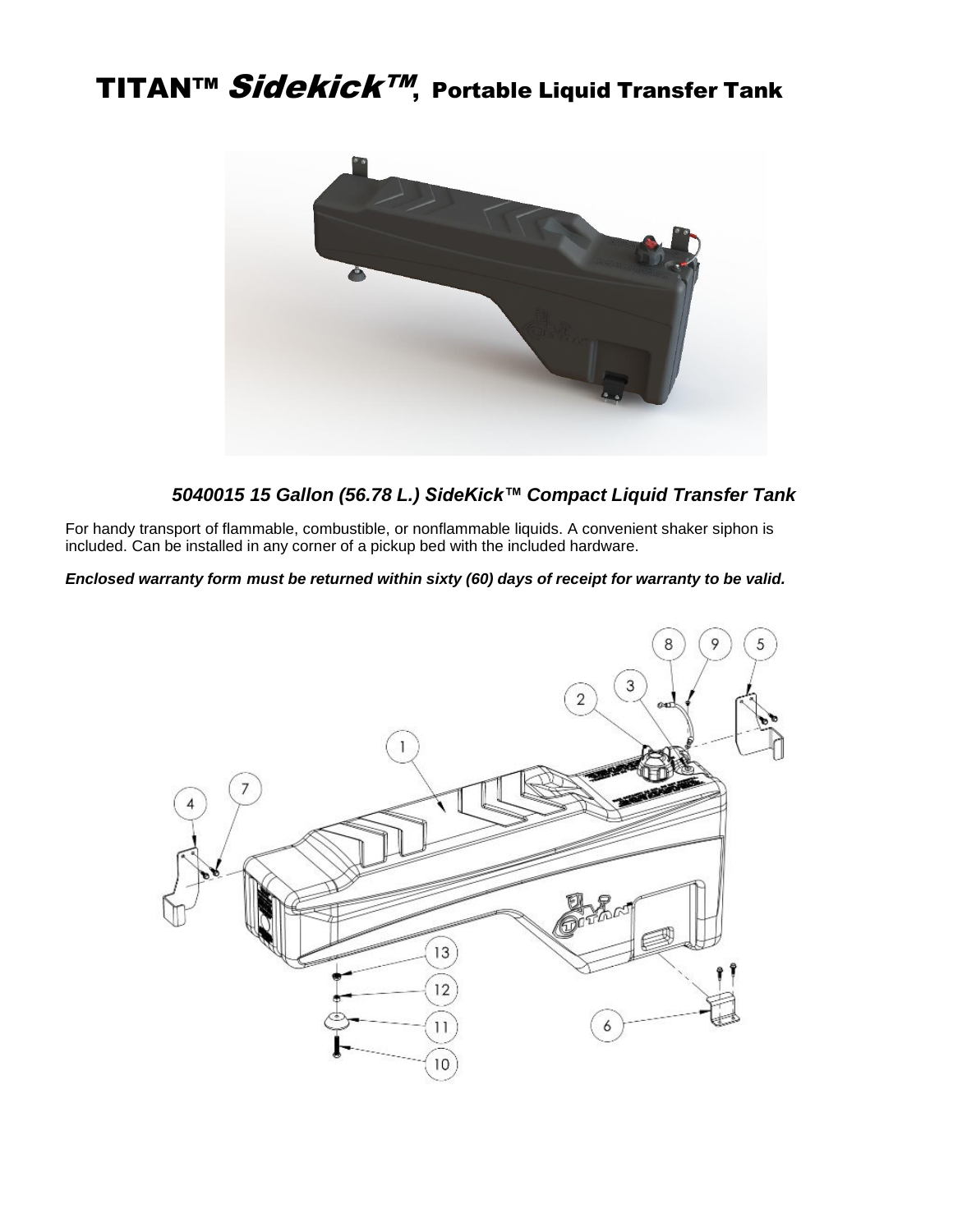## **TITAN™ SideKick**

| <b>ITEM</b><br><b>NUMBER</b> | <b>PART DESCRIPTION</b>                                                        | <b>TITAN PART</b><br><b>NUMBER</b> | QTY.           |
|------------------------------|--------------------------------------------------------------------------------|------------------------------------|----------------|
| $\mathbf{1}$                 | <b>Sidekick Tank Body</b>                                                      | 99 0000 0513                       | $\overline{1}$ |
| $\overline{2}$               | <b>Fuel Cap</b>                                                                | 99 0000 0936                       | $\overline{1}$ |
| 3                            | <b>Grounding Stud Assembly</b>                                                 | 99 0139 0000                       | $\overline{1}$ |
| 4                            | <b>Bracket 1</b>                                                               | 99 0000 0563                       | $\overline{1}$ |
| 5                            | <b>Bracket 2</b>                                                               | 99 0000 0564                       | $\overline{1}$ |
| 6                            | Toe Clamp                                                                      | 99 0000 0565                       | $\mathbf{1}$   |
| 7                            | 1/4"-14 Steel Drilling Screw,<br>1" Length, Zinc-Plated Steel                  | 99 0000 0526                       | 6              |
| 8                            | <b>Grounding Wire</b>                                                          | 99 0154 0000                       | $\overline{1}$ |
| 9                            | 10-24 Pan Head Phillips<br>Machine Screw, 1/4" Length,<br>18-8 Stainless Steel | 99 0000 0540                       | $\mathbf{1}$   |
| 10                           | 3/8"-16 Cap Screw, 1" Long,<br><b>Grade 2 Zinc-Plated Steel</b>                | 99 0000 0528                       | $\mathbf 1$    |
| 10                           | 3/8"-16 Cap Screw, 1-3/4"<br>Long, Grade 2 Zinc-Plated<br>Steel                | 99 0000 0529                       | $\mathbf 1$    |
| 10                           | 3/8"-16 Cap Screw, 2-1/2"<br>Long, Grade 2 Zinc-Plated<br>Steel                | 99 0000 0530                       | $\mathbf 1$    |
| 11                           | <b>Bumper</b>                                                                  | 99 0000 0527                       | $\overline{1}$ |
| 12                           | 3/8"-16 Hex Nut, Grade 2<br>Zinc-Plated Steel                                  | 99 0000 0531                       | $\mathbf 1$    |
| 13                           | 3/8"-16 Flange Hex Locknut,<br>Grade 2 Zinc-Plated Steel                       | 99 0000 0532                       | $\mathbf 1$    |

**IMPORANT: Be sure to attach and run the grounding wire from the grounding stud to a mounting bolt. Be sure the tank is grounded to a steel part of the vehicle body which is grounded to the chassis.**